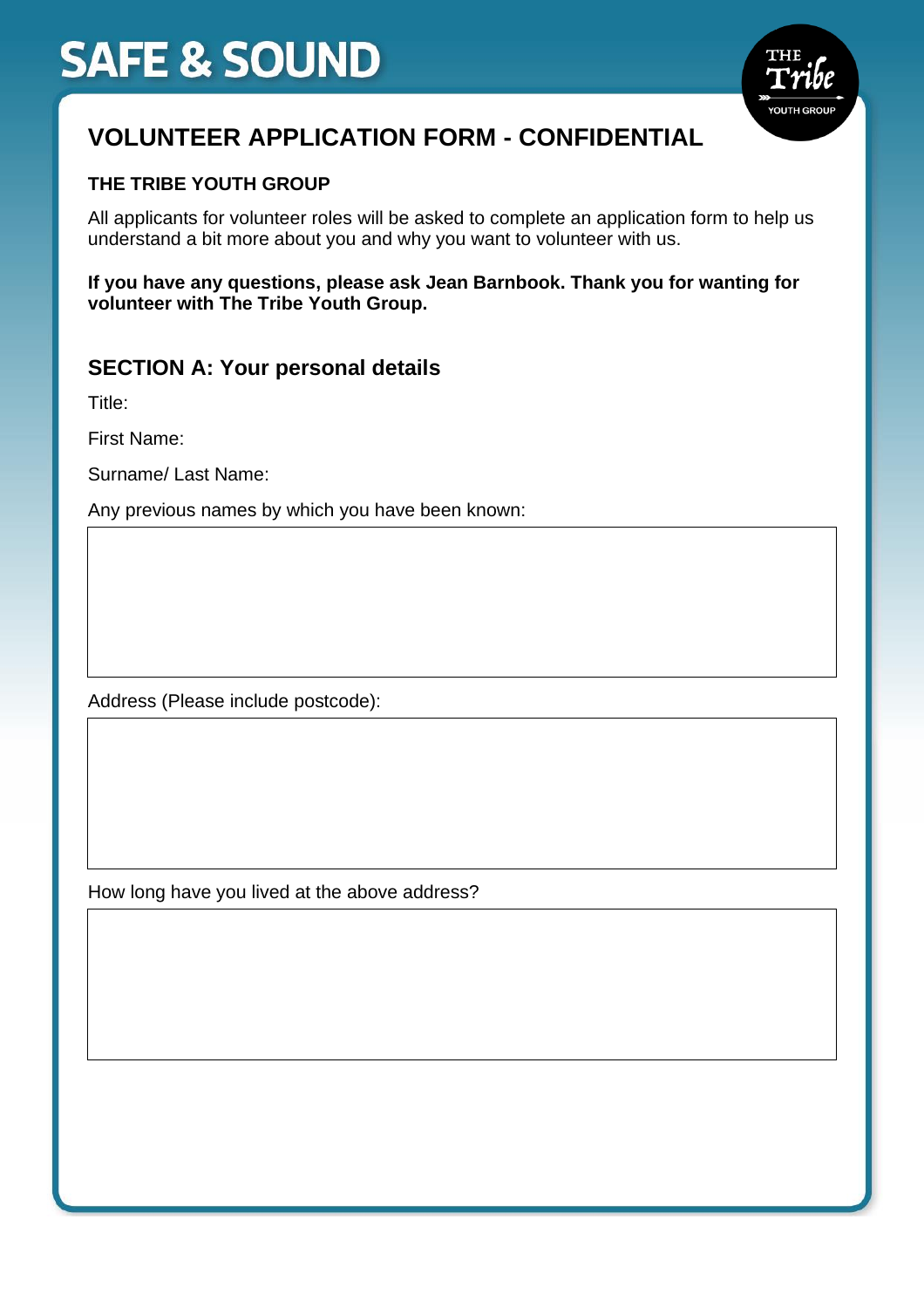If less than 12 months, please give your previous address (including postcode):

How long did you live there? years and months

#### **SECTION B**

Why do you want to volunteer with the Tribe Youth Group? Please include information about any skills or experience you hope to gain through volunteering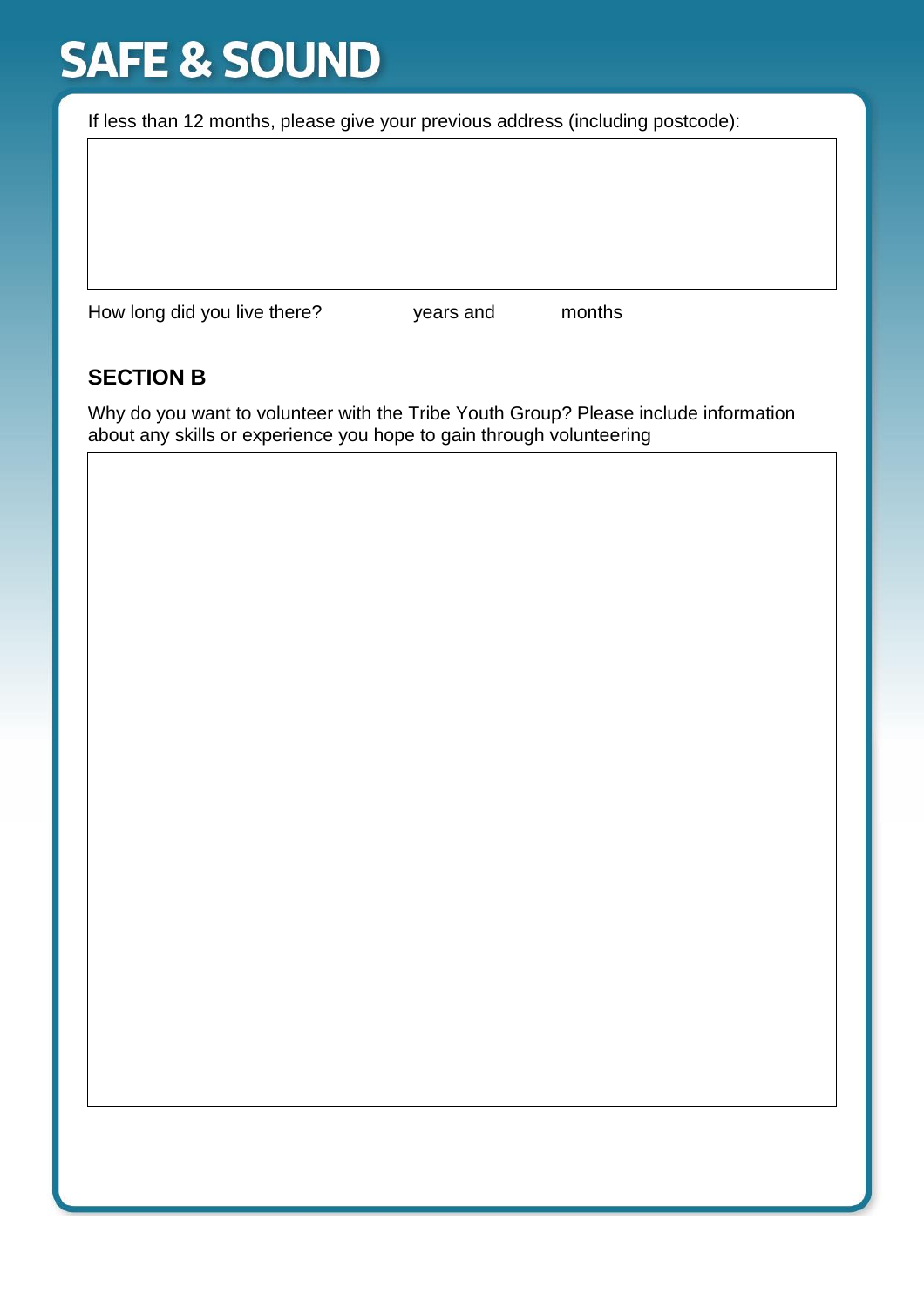### **SECTION C**

Please give details of any previous experience you may have of looking after and/or working with children and young people.

### **SECTION D**

Please give details of any relevant qualifications, training and/or personal qualities which you feel equip you to work with children and young people.